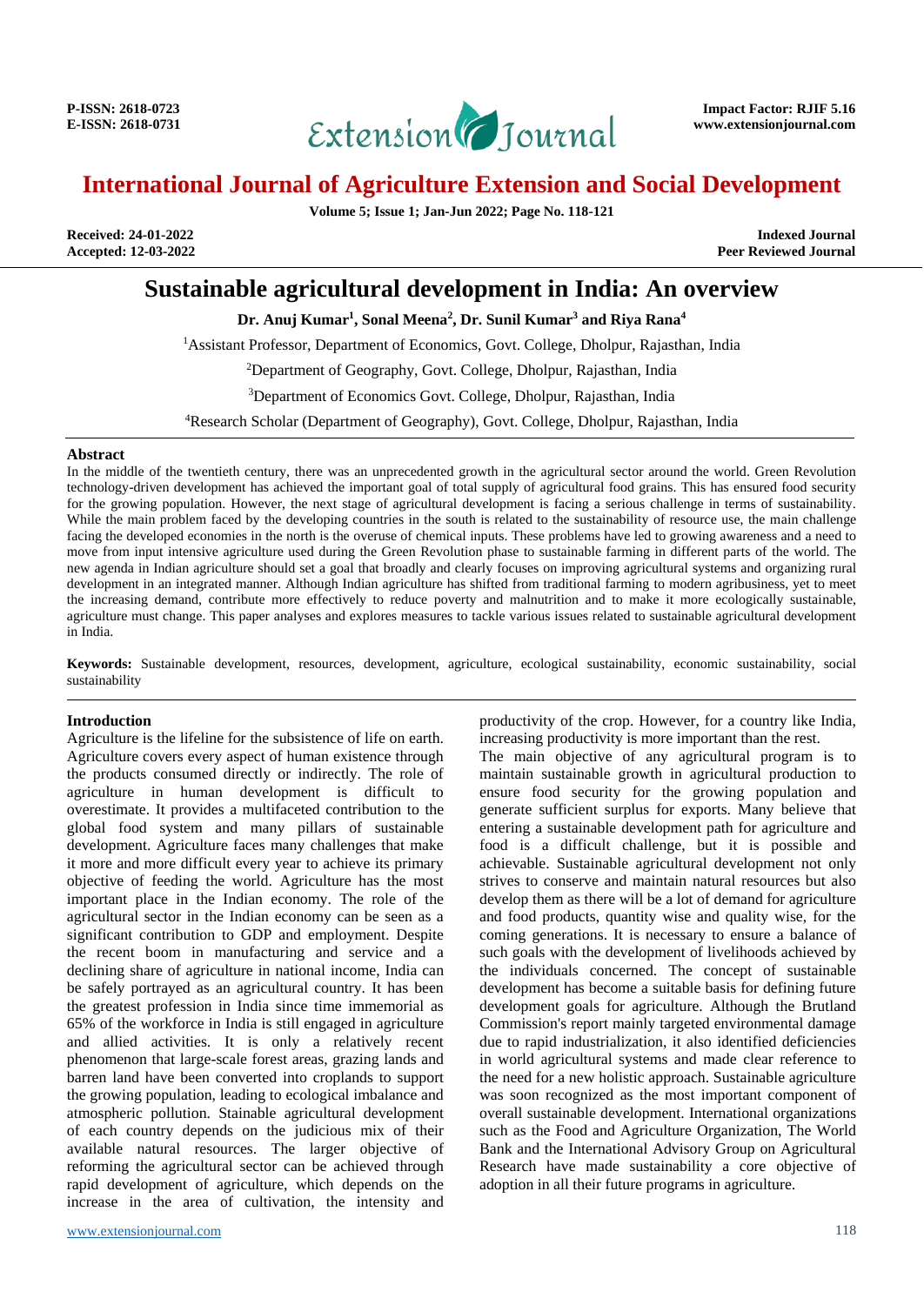## **Sustainable Agriculture**

"Sustainable agriculture is the successful management of resources for agriculture to meet changing human needs while maintaining or enhancing environmental quality and conserving natural resources."- CGIAR/TAC, 1988.

"A sustainable agriculture is one that, over the long-term, enhances environmental quality and the resource base on which agriculture depends; provides for basic human food and fibre needs, is economically viable; and enhances the quality of life for farmers and society as a whole". ASA, 1989. Sustainable agriculture thus operates within the bounds of physical and biological resources on the one hand and socio-economic viability and quality on the other.

Mac Rae *et al*. (1990) argues that sustainable agriculture is both a philosophy and a system of farming. It is rooted in a set of values that reflect an awareness of both ecological and social reality and a commitment to respond appropriately to that awareness. It emphasizes design and management processes. All of which work with natural processes to conserve resources and reduce waste and environmental damage while maintaining and improving agricultural productivity.

Rao  $(2002)$ <sup>[14]</sup> outlined the determinants of the framework of sustainable agriculture as:

- 1. The food demand of the growing population and economy (sustainability goals), and the supply limits set by carrying capacities of the agro-ecosystem (system capacities),
- 2. The trade-offs between agricultural productivity and quality of the natural resource base in different regions/agro-ecosystems as assessed by trends in suitable sustainability indicators, (Are the levels and growth of production sustainable?), and
- 3. Emerging technologies and improved management strategies that can shift the trade-offs towards improving both sustainability and productivity. (Can prospects for long term sustainability be improved with new technologies and management?)

## **Sustainable Agriculture Development**

Agriculture plays an important role in eradicating hunger, poverty and sustainable development. The challenges facing agriculture in sustainable development are working out ways to build a society that is physically adequate, socially equitable and ecologically sustainable. The challenges facing agriculture in sustainable development are working out ways to build a society that is physically adequate, socially equitable and ecologically sustainable. Sustainable agriculture must meet economic, social and ecological challenges. All these challenges are closely intertwined. These characteristics of sustainable agriculture should be considered as a package and one feature should not dominate the other. Sustainable agriculture needs to protect the natural resource base, prevent the degradation of soil and water; conserve biodiversity; contribute to the economic and social well-being of all; ensure a safe and high-quality supply of agricultural products; and safeguard the livelihood and well-being of agricultural workers and their families. The main tools towards sustainable agriculture are policy and agricultural reforms, participation, diversification, land conservation and better management of inputs. The issues of sustainable agricultural development can be discussed under three broad types of farming systems: traditional production methods, modern farming systems and sustainable farming systems. Also, we can evaluate them in three dimensions: Ecological, Economic and Social Sustainability.

## **Ecological Sustainability**

Most traditional and conventional farming practices are not ecologically sustainable; they abuse natural resources, reduce soil fertility, cause soil erosion, and contribute to global climate change. But there are some big advantages of sustainable agriculture that outweigh traditional practices. Continuous decline in soil fertility is a major problem in many parts of India. Sustainable agriculture improves fertility and soil structure. Sustainable agriculture increases the amount of organic matter in the top soil, which increases its ability to retain and store rainwater. Excess amounts of fertilizers and pesticides contaminate both the soil and ground water. Irrigation is the biggest consumer of fresh water, which is very essential for crops. The Sustainable Development Goal commits the world to ensuring that everyone has safe water by 2030 and includes the goal of protecting nature. Chemicals, pesticides and fertilizers accidentally affect the local ecology as well as the population. Indiscriminate use of pesticides, improper storage etc. can cause health problems. Sustainable agriculture reduces the use of hazardous chemicals and controls pests. In the sustainable farming system, mixed crops are produced. As a result, biodiversity increases. By adopting a sustainable farming system, many problems such as the production of greenhouse gases, reducing the amount of carbon and the side effects of excessive use of artificial fertilizers, etc., can be easily overcome.

## **Social Sustainability**

Social sustainability in farming techniques is related to the data of social acceptability and justice. No development can be said to be sustainable unless it reduces poverty. The government should find such a way that poor villagers can benefit from agriculture. The development of society comes only from the opportunities of development. But having methods of social sustainability can bridge the gap between "haves" and "have-nots". Sustainable farming practices are very useful as they are based on local customs, social traditions and norms etc. Local people are more likely to accept and adopt sustainable farming because of a person familiar with society. Because sustainable farming practices are based on traditional knowledge and local innovation, local people can gain knowledge about their environment, crops and livestock. Traditional farming is extra gender oriented where women bear most of the workload in terms of labour. Sustainable agriculture ensures that the workload and benefits are divided equally between men and women. Although traditional farming focuses on a few commodities, sustainable agriculture improves and advances food security by improving the quality and nutritional value of food and producing a better range of products over time. In traditional farming, the rich and upper castes got additional benefits, while the lower castes and the poor were left out. Sustainable agriculture strives to ensure equal participation and duly recognizes the voice and language of all people.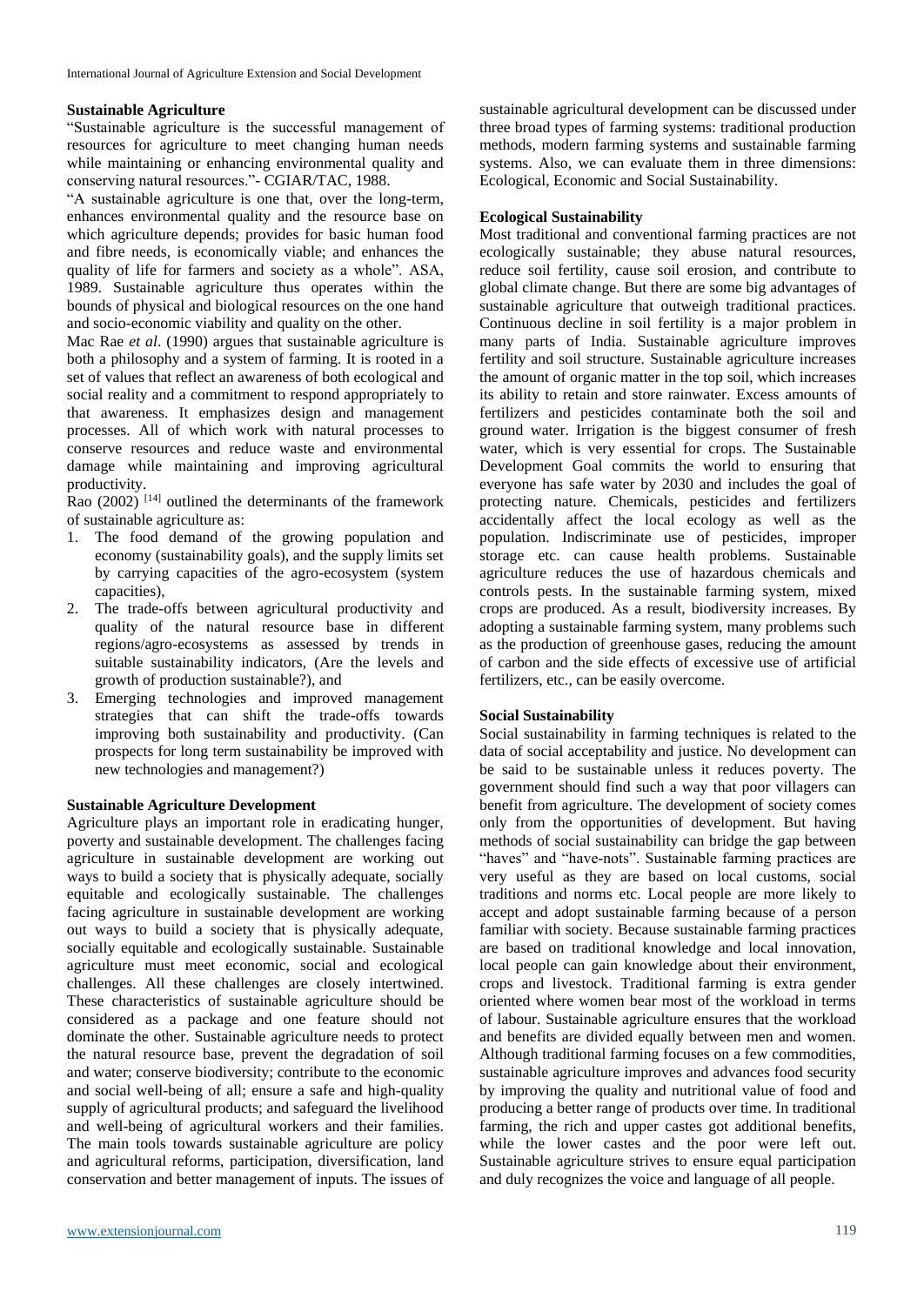### **Economic sustainability**

For agriculture to be sustainable, it needs to have economic viability over a long period of time. Traditional agriculture involves more new economic risks in the long run than sustainable agriculture. Sometimes, governments consider export-oriented production systems to be more important than domestic demand and supply. A greater focus on exports alone involves more hidden costs in transportation and in ensuring local food security. Policies must treat domestic demand and, in particular, food security as equally important to the in evidence trade balance. But market production involves certain risks because the market is volatile and highly variable. For countries such as India and China, where a large percentage of the population is dependent on agriculture and where the share of agriculture in the national economy is disproportionately large, pricing policies have to be different to balance affordability for local people, export competitiveness and import rates for deficit commodities. The welfare costs of unemployment should be taken into account when designing the National Agricultural Assistance Program. Sustainable agriculture helps address these problems with emphasis on labourintensive performance on a small scale.

## **Sustainable agriculture in India**

The development of agriculture should not be at the cost of the environment. The Green Revolution in India achieved self-sufficiency in food production, although in the state of Haryana, there has been continuous environmental degradation, especially the soil, vegetation and water resources. Sustainable agriculture may be defined as any set of agronomic practices that are economically viable, environmentally safe, and socially acceptable. If a cropping system requires large inputs of fertilizer that leak from the system to pollute ground water, drinking supplies and distant coastal fisheries, the system may be sustainable economically as the long-term supply of fertilizer is stable and the economic cost of fertilizer is easily borne by larger grain production, but it is not sustainable environmentally or socially, since it does not cover the cost of environmental damage or social costs. The level of organic matter in the land is continuously declining and the use of chemical inputs is increasing rapidly. New varieties of crops have been responsible for more input use and, due to this, there has been a huge increase in the use of chemical fertilizers and irrigation. As a result, water is getting contaminated by nitrates and phosphates and changes in the ground water table. The total cultivable land of the country is about 144 million hectares, of which 56% (80.6 million hectares) is degraded due to faulty agricultural practices and the dense forest cover has been reduced to 11% (36.2 million hectares) of the total geographical area. Watershed areas, river corridors and rangelands have been extensively disturbed. The situation is frequently so bad that even cessation of abuse may no longer lead to self-restoration of biological diversity, stability and productivity of the ecosystems. There has been growing criticism of conventional agriculture for its side effects, the "external costs" which impact communities, the environment, and human health. As for indicators of sustainability, there is no single prescription. Sustainable practices will vary by cropping system, local environment and socio-economic

system. Still, experience tells us that locally sustainable systems tend to be more resource-conservative than less sustainable systems and tend to rely less on external inputs and more on internal ecosystem services.

Since the 1980s, the water level has risen and salinity spots are visible at the farm level. The situation is worse in areas of high rainfall where water logging occurs immediately after the rains. Groundwater overtook surface water as the primary source of irrigation in the early 1980s. It now serves more than 60% of India's net irrigated area, compared to 30% for surface water. Besides affecting agricultural crops, a high water table also causes flooding after minor rains by reducing the storage capacity of the soil. Such an ecological impact is prompting farmers to reduce the use of chemical fertilizers and pesticides. This has led to increased investment in products including alternative technology and interest in integrated pest management.

## **Policies for sustainable agriculture**

The policies of the Government of India have always emphasized self-sufficiency in food grains, which does not necessarily coincide with any stability. What should be the policy framework for sustainable agriculture? The challenges facing agriculture require coordinated responses based on the strengths of all stakeholders. They should be addressed within coherent national strategies for agriculture in partnership with provincial departments of agriculture, other government departments, farmers, the private sector and civil society. This requires setting up appropriate policies, laws, programs and resources, as well as mobilizing resources at the national, provincial and local levels. Sustainable development requires change and harmony. It involves balancing the economic, social and environmental objectives of society. The growth of agricultural production and productivity, which had risen significantly during the 1970s and 1980s, declined during the 1990s. These slowdowns have worsened since 2000. Both overall agricultural production and food grains production have shown negative growth rates in the 2000-01 to 2002-03 period. Thus, a critical examination of the approach to sustainable agricultural development is necessary. This examination must be drawn from the consequences of not only India's continued need to ensure food self-sufficiency but also access to international markets. Possible actions related to sustainable agriculture in India can be as follows:

- 1. Improvements in existing production systems include changed crop rotation, introduction of green manure, better use of plant species adapted to specific locations, etc.
- 2. Efficiency of existing resources should be increased through irrigation, use of technology, basic and advanced training.
- 3. Better protection of natural resources
- 4. Introduction of regenerative branches of business (e.g. horticulture or aquaculture).
- 5. Introduction of new production element into existing enterprises
- 6. Covering the risk by supporting the producer group through land laws etc.
- 7. Optimizing post-harvest systems like storage etc.
- 8. Increase in the value of agricultural products through